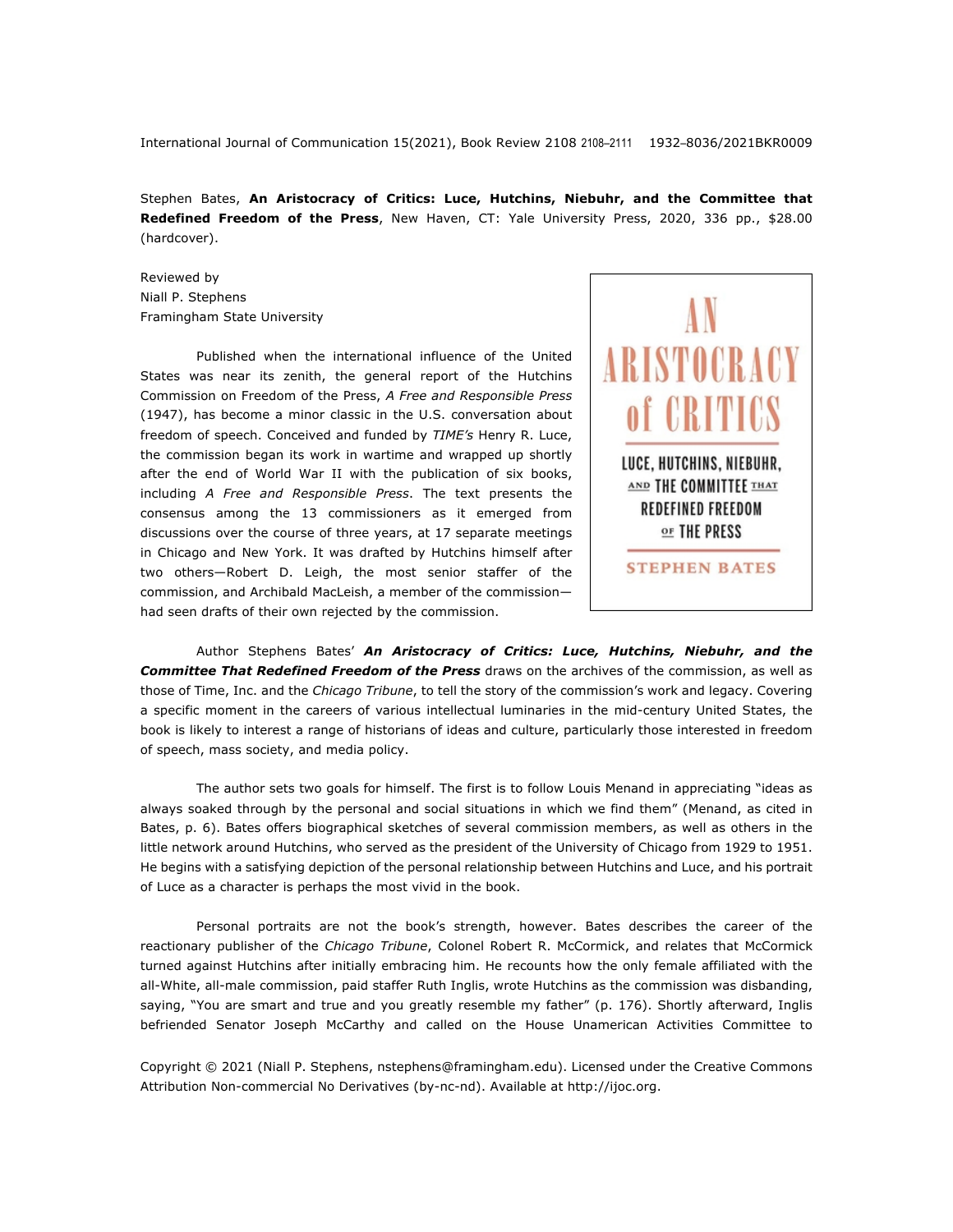investigate Hutchins. What kinds of personal relationships were in play in cases like these? Bates seems to have made the most of the sources he had to work with, but the sources seem to be better for raising such questions than for answering them.

The attention given to the personal and social pays off all the same. The reader comes away with a clear sense of how the commission worked and of the intellectual currents in play in its deliberations. MacLeish and Niebuhr were the most progressive commissioners. John Dickinson had worked for the Justice Department under Franklin D. Roosevelt in the 1930s, but by the time he served on the commission he was "a New Deal apostate" (p. 7). Dickinson steered the commission away from arguments in favor of government intervention in the media industry.

Bates' approach reveals how the commission was entangled in the fundamental dilemma it sought to grapple with: the tension between the general public interest and the private interests of a small capitalist elite in control of something fairly new, what Hutchins called "the press as an instrument of mass communication" (Commission on Freedom of the Press, 1947, p. 1). Luce's \$200,000 grant provided salaries for Robert Leigh and three other staff, as well as generous stipends for commission members to attend meetings. By the time Hutchins was finalizing the report, Luce's money had run out. To finish the job, Hutchins secured \$15,000 from his friend, ad man William Benton. Benton then prevailed on Hutchins to change the commission's "Free and Accountable Press" to *A Free and Responsible Press*.

Margaret Blanchard (1977) and Victor Pickard (2015) have argued that what came to be known as the social responsibility theory of the press gave cover to publishers and broadcasters seeking to preserve their private prerogatives. For Pickard, the social responsibility theory created ideological space for today's "corporate libertarian" media regime. Bates avoids staking a claim in this and other debates, but he does find that the Hutchins Report was rescued from oblivion by *Four Theories of the Press* (Siebert, Peterson, & Schramm, 1956), which cited *A Free and Responsible Press* as the authoritative statement of social responsibility theory.

Bates' second stated aim is "to consider the lessons of the Commission on Freedom of the Press in the context of our own era" (p. 7). His methodology is not really suited to this task. Exhaustive archival research has brought him close to the commission's work, but it does not lead to a systematic analysis of how the commission's lessons—whatever they may be—read today. The closest Bates comes to such an analysis is in the final chapter of the book, with a somewhat cursory comparison of *A Free and Responsible Press* to a 2019 Aspen Institute-funded report by the Knight Commission (2019).

His subtitle suggests the commission "redefined" freedom of the press, but Bates' text does not explicitly say what he had in mind by this. He argues that the commission anticipated three ideas regarding press freedom usually attributed to authors who came later. "The members distinguished two types of liberty before Isaiah Berlin, sketched the philosophy of communitarianism before Amitai Etzioni, and advocated a right of media access before Jerome A. Baron" (p. 5). If such ideas were most memorably articulated after the commission did its work, surely that work was part of a general milieu, in which these ideas were percolating.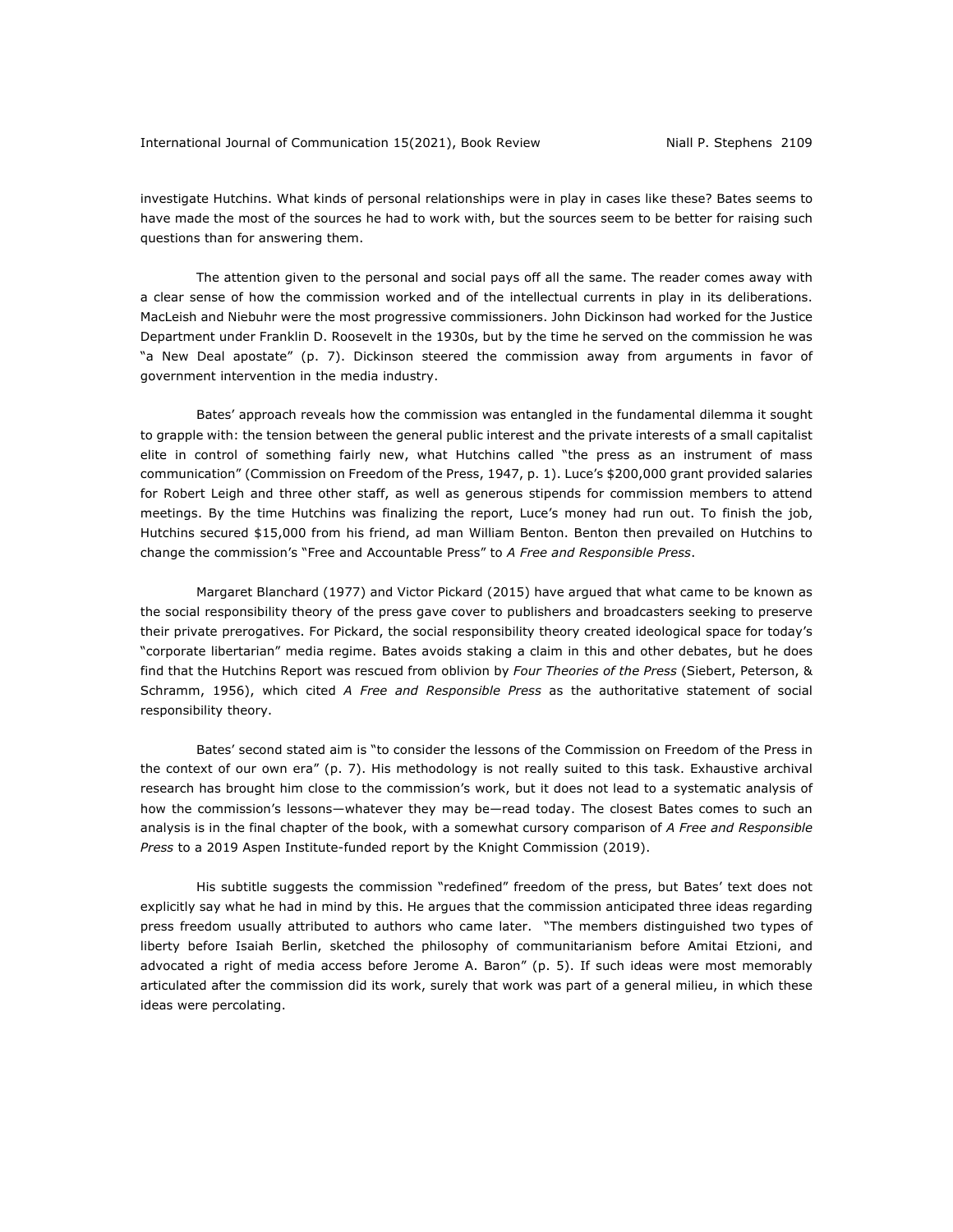Bates might have pursued his second goal more deliberately by examining the connection between the social position of the commissioners and the content of their work. *Aristocracy of Critics,* Luce's description of the commission, makes an apt title for the book. Almost all members of the commission were eminent professors. None were journalists. All were, Bates says, at the heart of the American establishment. John Dickinson was a descendant of a delegate to the U.S. constitutional convention. All but Arthur Schlesinger, who was half Jewish, were protestant White men: "a relatively homogeneous lot" (p. 50), as Bates puts it. A more concerted focus on how this homogeneity influenced the commission's agenda and conclusions might have been fruitful.

To the extent he addresses this question, Bates says that "commission members identified with the masses" (p. 193). This is one way the report expresses the ideology of the New Deal, a dispensation that was dissolving even as the report was published. The appearance of commission members Hutchins and Niebuhr on the cover of *TIME* indicates a much less circumspect relationship between elite and popular culture than what exists in the United States today, and the commissioners tended not to question elite actions or motivations. As Bates notes, *A Free and Responsible Press* does not endorse a watchdog role for the press. In one commission debate, Beardsley Ruml endorsed government lies, declaring that "we are probably one of the most bigoted, race-conscious peoples of the world, but it is better not to stress the fact" (Ruml, as cited on p. 108).

Scrupulously researched, *An Aristocracy of Critics* will stand as the definitive historical account of the Hutchins commission's proceedings, though a more fully contextualized picture of the commission's significance emerges in other accounts, including those by Bates (1995, 2018) himself. If Bates' stated goals are a starting point for critical appraisal, the endpoint is this: He is reticent to advance a provocative claim about what his research means. Positioned now as the leading authority on the Hutchins commission and its history, he is certainly qualified to do so.

## **References**

- Bates, S. (1995). *Realigning journalism with democracy: The Hutchins Commission, its times, and ours*. Washington, D.C.: Annenberg Washington Program in Communications Policy Studies.
- Bates, S. (2018). Media censures: The Hutchins Commission on the press, the New York intellectuals on mass culture. *International Journal of Communication*, *12*, 4784–4801.
- Blanchard, M. A. (1977). *The Hutchins Commission, the press and the responsibility concept*. *Journalism Monographs*, *49*. Retrieved from http://www.aejmc.org/home/wpcontent/uploads/2012/09/Margaret-A.-Blanchard.The-Hutchins-Commission.May-1977.pdf
- Commission on Freedom of the Press. (1947). *A free and responsible press: A general report on mass communication.* Chicago, IL: University of Chicago Press.